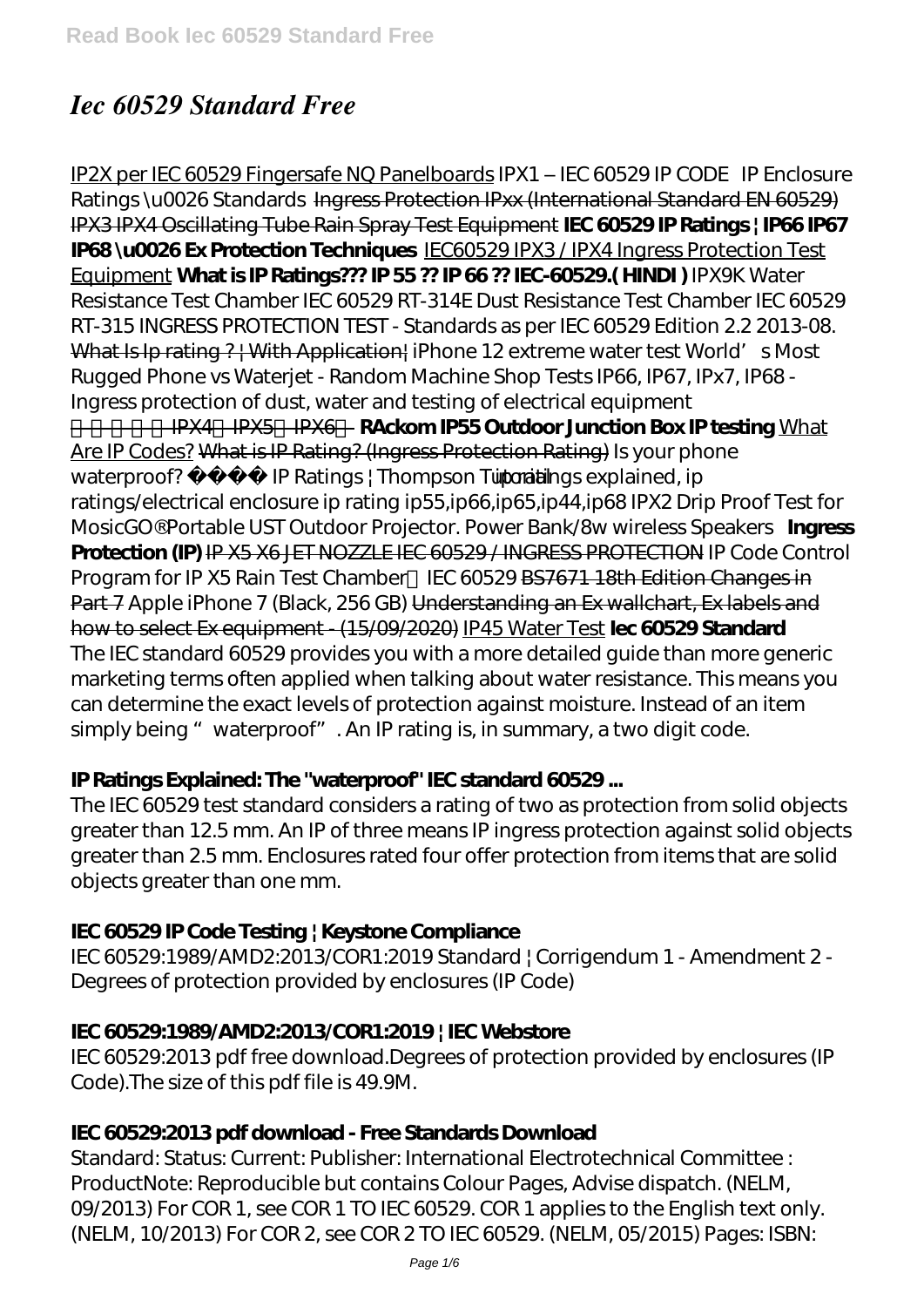### Committee: TC 70

### **IEC 60529 : 2001-02 DEGREES OF PROTECTION PROVIDED BY ...**

IEC 60529 August 1, 2013 Degrees of Protection Provided by Enclosures (IP Code) This standard applies to the classification of degrees of protection provided by enclosures for electrical equipment with a rated voltage not exceeding 72,5 kV.

### **IEC 60529 - Degrees of Protection Provided by Endosures...**

NEMA ANSI/IEC 60529:2004 (R2011) Degrees of protection provided by enclosures (ip code) \*\*\*identical national adoption\*\*\* Applies to the classification of degrees of protection provided by enclosures for electrical equipment with a rated voltage not exceeding 72.5 kV.

### **NEMA ANSI/IEC 60529:2004 (R2011) - Degrees of protection ...**

The protection of enclosures against ingress of dirt or against the ingress of water is defined in IEC529 (BSEN60529:1991). Conversely, an enclosure which protects equipment against ingress of particles will also protect a person from potential hazards within that enclosure, and this degree of protection is also defined as a standard.

### **IP Protection Degree (IEC 60529) Explained**

The IP Code, or Ingress Protection Code, sometimes referred to as International Protection Code, IEC standard 60529 classifies and rates the degree of protection provided by mechanical casings and electrical enclosures against intrusion, dust, accidental contact, and water. It is published by the International Electrotechnical Commission (IEC).

### **IP Code - Wikipedia**

Technical daTa- Td01/12.0 - PAGE 33 IP details - EN 60529 International Protection IP - EN 60529 PROTECTION AGAINST HUMAN ACCESS TO HAzARDOUS PARTS PROTECTION OF EqUIPMENT AGAINST PENETRATION OF FOREIGN SOLID OBJECTS PENETRATION no armful effects OF

### **International Protection IP - EN 60529**

The Market Strategy Board (MSB) was set up by the IEC to identify the principal technological trends and market needs in the IEC fields of activity. The MSB publishes recommendations – white papers – in a form that differs from International **Standards.** 

### **Homepage | IEC**

Below is a brief description of the two types of immersion tests included in ingress protection testing per the IEC 60529 test standard. IPX7 Testing: IP X7 immersion testing is defined as immersion in up to one meter of water. The IPX7 waterproofness test requirement is that the ingress of water is not considered to be in harmful quantities.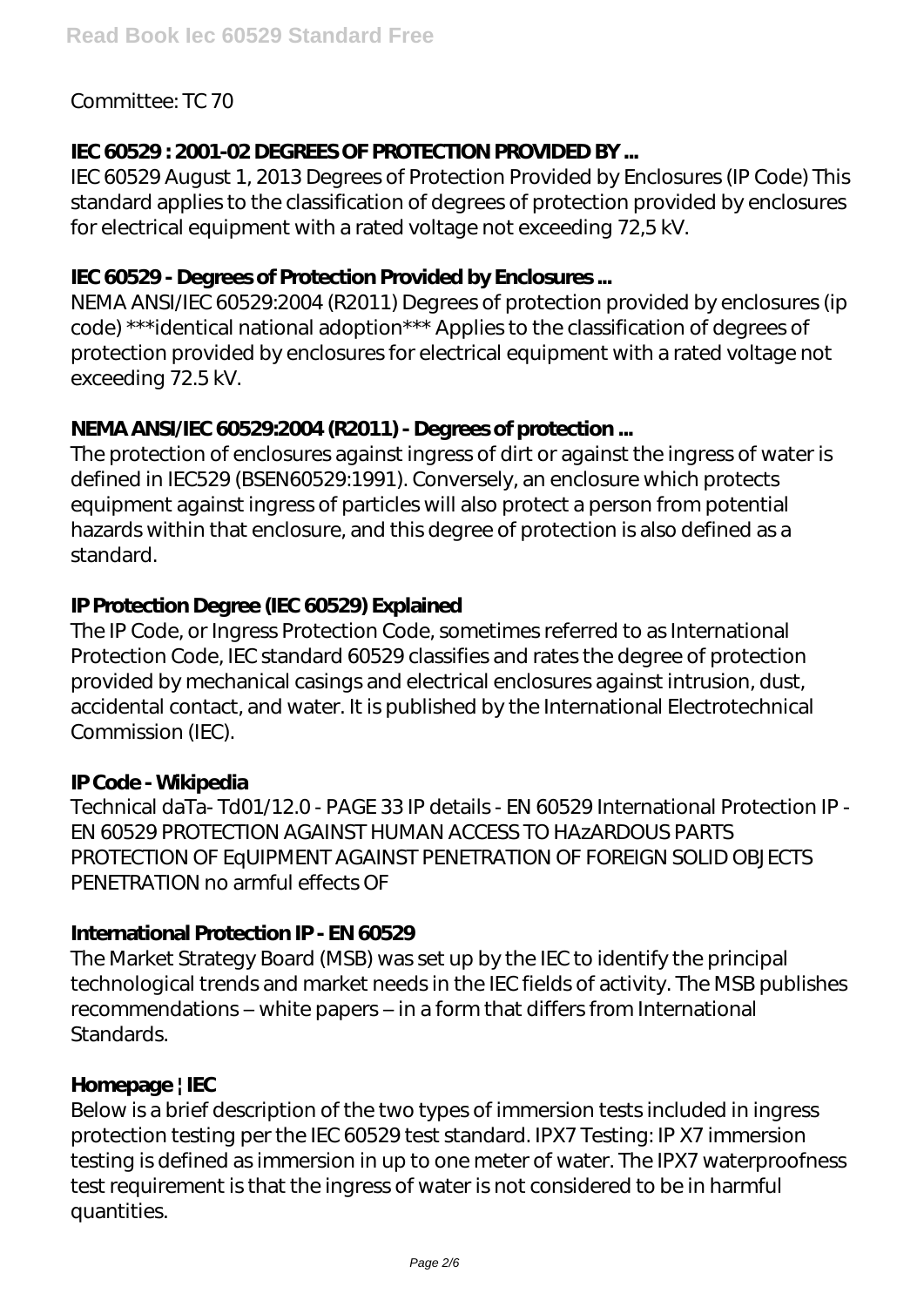# **IPX7 & IPX8 Water Immersion | Keystone Compliance**

IEC 60529 (Enclosure Standard) Section 13.4 Dust test for first characteristic numerals 5 and 6. The object of the test is to draw into the enclosure, by means of depression, a volume of air 80 times the volume of the sample enclosure tested without exceeding the extraction rate of 60 volumes per hour.

### **VS. IP IEC 60529 FOR ENCLOSURES - Kenall**

The US ANSI (American National Standards Institute) and NEMA (National Electrical Manufacturer' s Association) are members of IEC (IEC 60529) and contributed to its development. This standard is typically applied to commercial products and their ability to keep the environment from interfering with the operation of a product.

# **IEC 60529 Ingress Protection Expertise - CVG Strategy**

International Standard IEC 60529 has been prepared by technical committee 70: Degrees of protection by enclosures. Annexes A and B are for information only. This publication has been drafted in accordance with the ISO/IEC Directives, Part 2.

### **Edition 2.1 2001-02 CONSOLIDATED VERSION CONSOLIDÉE**

IEC 60529 Ed. 2.0 b:1989 Degrees of protection provided by enclosures (IP Code) "Applies to the classification of degrees of protection provided by enclosures for electrical equipment with a rated voltage not exceeding 72,5 kV. Has the status of a basic safety publication in accordance with IEC Guide 104.

# **IEC 60529 Ed. 2.0 b:1989 - Degrees of protection provided ...**

Variations to IEC 60529 Ed 2.1:2001 are indicated at the appropriate places throughout this standard. Strikethrough (example) identifies IEC text, tables and figures which, for the purposes of this Australian Standard, are deleted. Where text, tables or figures are added, each is set in its proper place and identified by shading (example).

# AS 60529-2004 Degrees of protection provided by enclosures...

ITC india pvt ltd is conducting Ingress Protection as per IEC 60529-1. With the help of this enclosures can be accessed against ingress of solid bodies and/ or liquids. As per the IP code identified by the manufacturer, we do the testing to measure the effects of exposure, and give the appropriate IP rating.

IP2X per IEC 60529 Fingersafe NQ Panelboards *IPX1 – IEC 60529 IP CODE IP Enclosure Ratings \u0026 Standards* Ingress Protection IPxx (International Standard EN 60529) IPX3 IPX4 Oscillating Tube Rain Spray Test Equipment **IEC 60529 IP Ratings | IP66 IP67 IP68 \u0026 Ex Protection Techniques** IEC60529 IPX3 / IPX4 Ingress Protection Test Equipment **What is IP Ratings??? IP 55 ?? IP 66 ?? IEC-60529.( HINDI )** *IPX9K Water Resistance Test Chamber IEC 60529 RT-314E Dust Resistance Test Chamber IEC 60529 RT-315* INGRESS PROTECTION TEST - Standards as per IEC 60529 Edition 2.2 2013-08. What Is Ip rating ? | With Application| *iPhone 12 extreme water test World's Most Rugged Phone vs Waterjet - Random Machine Shop Tests IP66, IP67, IPx7, IP68 -*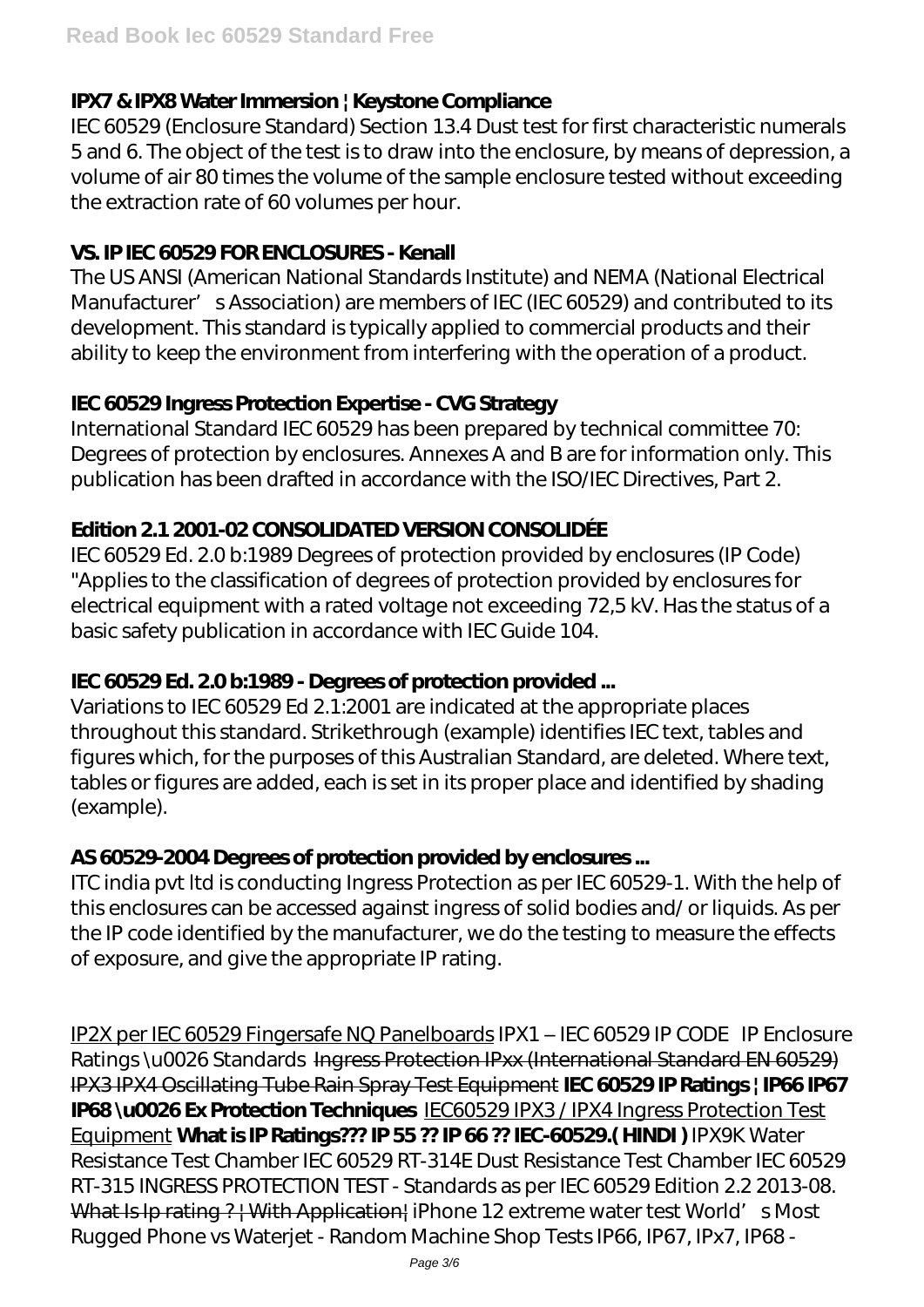# *Ingress protection of dust, water and testing of electrical equipment*

**IPX4 IPX5 IPX6 RAckom IP55 Outdoor Junction Box IP testing** What Are IP Codes? What is IP Rating? (Ingress Protection Rating) *Is your phone waterproof? IP Ratings | Thompson Tutorial ip ratings explained, ip ratings/electrical enclosure ip rating ip55,ip66,ip65,ip44,ip68 IPX2 Drip Proof Test for MosicGO® Portable UST Outdoor Projector. Power Bank/8w wireless Speakers* **Ingress Protection (IP)** IP X5 X6 JET NOZZLE IEC 60529 / INGRESS PROTECTION *IP Code Control Program for IP X5 Rain Test Chamber IEC 60529 BS7671 18th Edition Changes in* Part 7 Apple iPhone 7 (Black, 256 GB) Understanding an Ex wallchart, Ex labels and how to select Ex equipment - (15/09/2020) IP45 Water Test **Iec 60529 Standard**  The IEC standard 60529 provides you with a more detailed guide than more generic marketing terms often applied when talking about water resistance. This means you can determine the exact levels of protection against moisture. Instead of an item simply being " waterproof". An IP rating is, in summary, a two digit code.

# **IP Ratings Explained: The "waterproof" IEC standard 60529 ...**

The IEC 60529 test standard considers a rating of two as protection from solid objects greater than 12.5 mm. An IP of three means IP ingress protection against solid objects greater than 2.5 mm. Enclosures rated four offer protection from items that are solid objects greater than one mm.

# **IEC 60529 IP Code Testing | Keystone Compliance**

IEC 60529:1989/AMD2:2013/COR1:2019 Standard | Corrigendum 1 - Amendment 2 - Degrees of protection provided by enclosures (IP Code)

# **IEC 60529:1989/AMD2:2013/COR1:2019 | IEC Webstore**

IEC 60529:2013 pdf free download.Degrees of protection provided by enclosures (IP Code).The size of this pdf file is 49.9M.

# **IEC 60529:2013 pdf download - Free Standards Download**

Standard: Status: Current: Publisher: International Electrotechnical Committee : ProductNote: Reproducible but contains Colour Pages, Advise dispatch. (NELM, 09/2013) For COR 1, see COR 1 TO IEC 60529. COR 1 applies to the English text only. (NELM, 10/2013) For COR 2, see COR 2 TO IEC 60529. (NELM, 05/2015) Pages: ISBN: Committee: TC 70

# **IEC 60529 : 2001-02 DEGREES OF PROTECTION PROVIDED BY ...**

IEC 60529 August 1, 2013 Degrees of Protection Provided by Enclosures (IP Code) This standard applies to the classification of degrees of protection provided by enclosures for electrical equipment with a rated voltage not exceeding 72,5 kV.

# **IEC 60529 - Degrees of Protection Provided by Endosures...**

NEMA ANSI/IEC 60529:2004 (R2011) Degrees of protection provided by enclosures (ip code) \*\*\*identical national adoption\*\*\* Applies to the classification of degrees of protection provided by enclosures for electrical equipment with a rated voltage not exceeding 72.5 kV.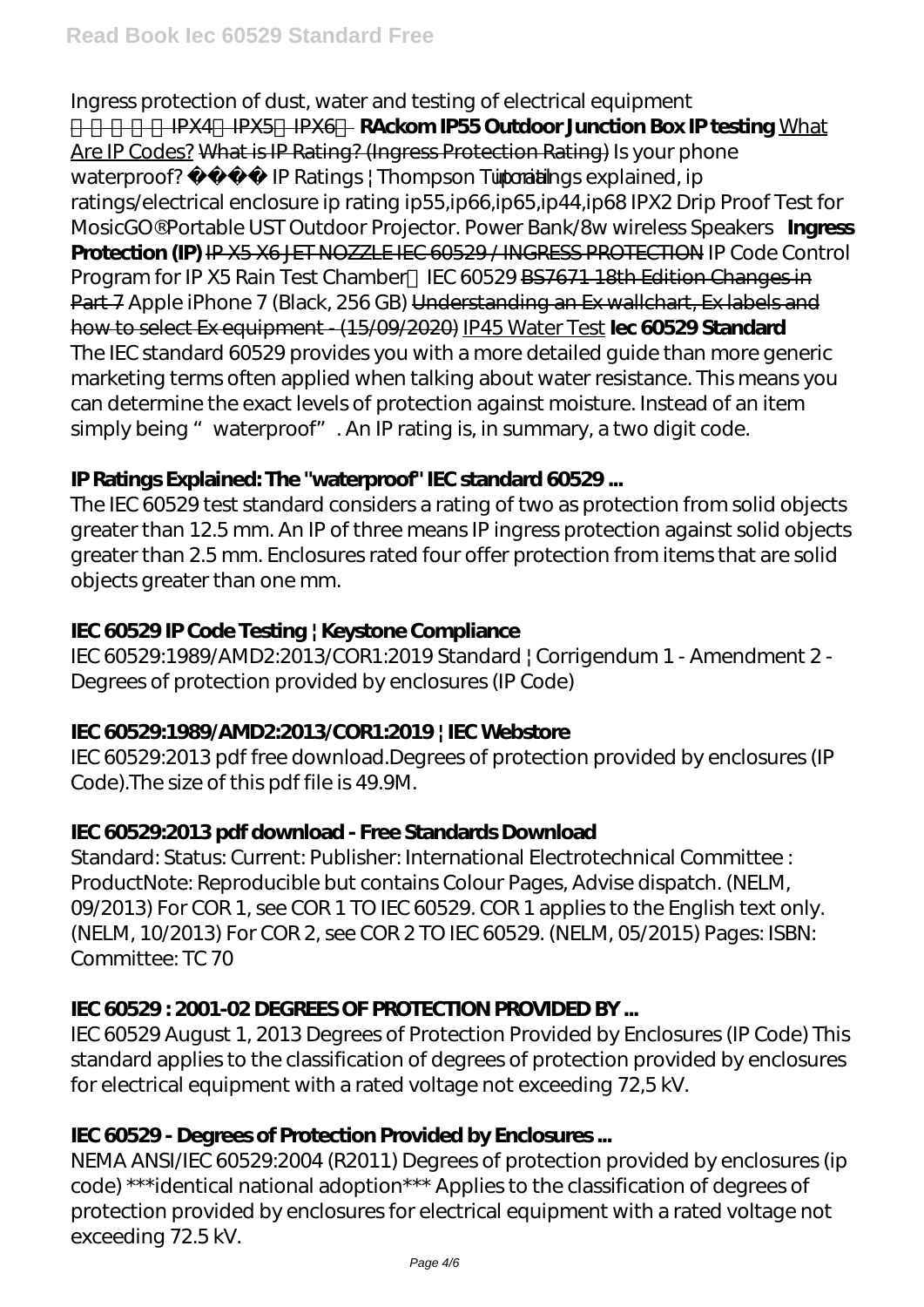### **NEMA ANSI/IEC 60529:2004 (R2011) - Degrees of protection ...**

The protection of enclosures against ingress of dirt or against the ingress of water is defined in IEC529 (BSEN60529:1991). Conversely, an enclosure which protects equipment against ingress of particles will also protect a person from potential hazards within that enclosure, and this degree of protection is also defined as a standard.

#### **IP Protection Degree (IEC 60529) Explained**

The IP Code, or Ingress Protection Code, sometimes referred to as International Protection Code, IEC standard 60529 classifies and rates the degree of protection provided by mechanical casings and electrical enclosures against intrusion, dust, accidental contact, and water. It is published by the International Electrotechnical Commission (IEC).

### **IP Code - Wikipedia**

Technical daTa- Td01/12.0 - PAGE 33 IP details - EN 60529 International Protection IP - EN 60529 PROTECTION AGAINST HUMAN ACCESS TO HAzARDOUS PARTS PROTECTION OF EqUIPMENT AGAINST PENETRATION OF FOREIGN SOLID OBJECTS PENETRATION no armful effects OF

### **International Protection IP - EN 60529**

The Market Strategy Board (MSB) was set up by the IEC to identify the principal technological trends and market needs in the IEC fields of activity. The MSB publishes recommendations – white papers – in a form that differs from International **Standards.** 

### **Homepage | IEC**

Below is a brief description of the two types of immersion tests included in ingress protection testing per the IEC 60529 test standard. IPX7 Testing: IP X7 immersion testing is defined as immersion in up to one meter of water. The IPX7 waterproofness test requirement is that the ingress of water is not considered to be in harmful quantities.

### **IPX7 & IPX8 Water Immersion | Keystone Compliance**

IEC 60529 (Enclosure Standard) Section 13.4 Dust test for first characteristic numerals 5 and 6. The object of the test is to draw into the enclosure, by means of depression, a volume of air 80 times the volume of the sample enclosure tested without exceeding the extraction rate of 60 volumes per hour.

### **VS. IP IEC 60529 FOR ENCLOSURES - Kenall**

The US ANSI (American National Standards Institute) and NEMA (National Electrical Manufacturer' s Association) are members of IEC (IEC 60529) and contributed to its development. This standard is typically applied to commercial products and their ability to keep the environment from interfering with the operation of a product.